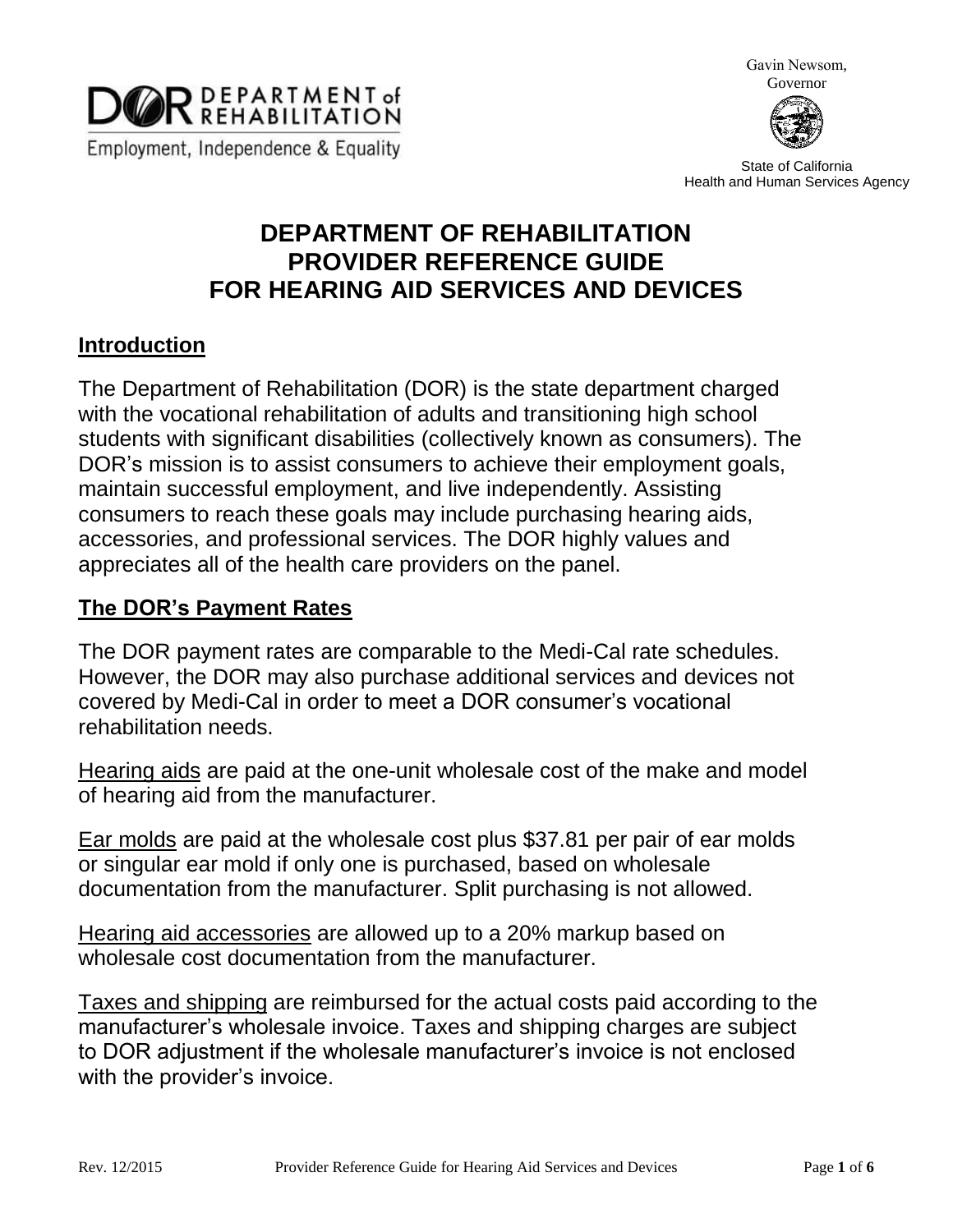Professional service fees are paid to accompany a hearing aid purchase as follows:

- \$500 for monaural / CROS
- \$800 for binaural / BiCROS

The payment fee for the professional services includes:

- 45-day hearing aid trial period
- 8 premium batteries per hearing aid
- Manufacturer's warranty
- 6 follow up visits after completion of the trial period including, but not limited to: training, hearing therapy, adjustments to hearing aids and accessories, re-programming, and cleaning.

Rates for the various evaluations and individual hearing tests performed prior to hearing aid recommendations are available upon request.

## **Prompt Payment Commitment**

The DOR follows the California Prompt Payment Act, which requires state agencies to make payments not more than 45 days after the receipt of a properly submitted and undisputed invoice.

### **Pre-Purchase Professional Services**

Some pre-purchase services may be performed by an audiologist or a medical doctor. Some services can be performed concurrently in the same office visit; others may need to be performed by different providers or at different office visits.

The pre-purchase professional services include, but are not limited to:

- Otological/ENT evaluation
- Audiological evaluation
- Hearing aid evaluation/assessment
- Ear Impression
- Electroacoustic analysis
- Impedance audiometry
- Tympanometry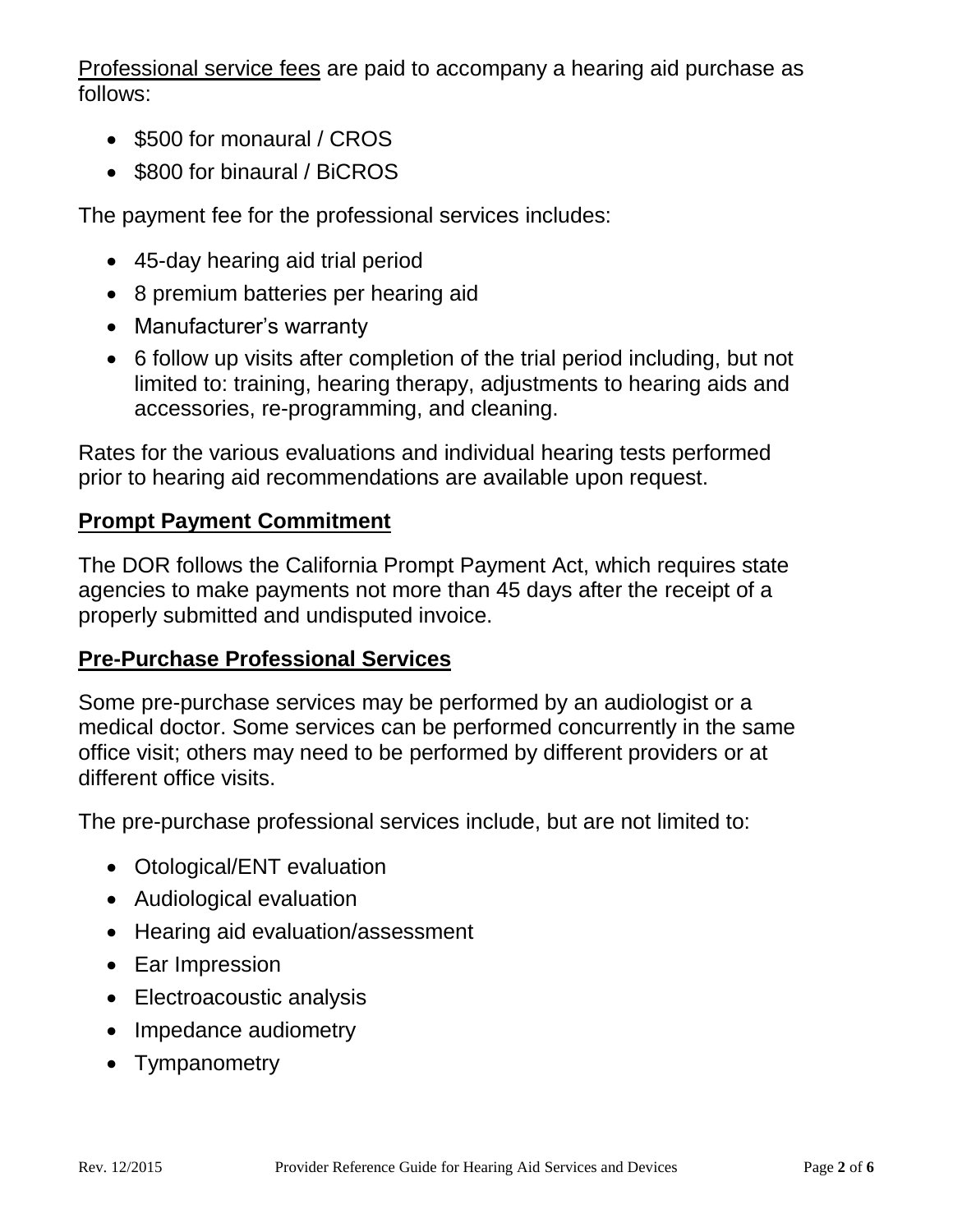The DOR requires a written evaluation report with a specific recommendation for devices or services. The report should be submitted within 10 business days from the date the evaluation was completed.

Evaluation reports should include:

- Narrative report on hearing disability or a completed Medical Report on Hearing Disability (DR 223D)
- Results of otological/ENT evaluation, audiological evaluation, and/or hearing aid evaluation/assessment report\*
- Justification for the recommended hearing aid/device(s) based on the consumer's medical and vocational needs

\*Reports may be submitted separately or as combined reports, depending on if they were conducted by the same provider or by different providers.

# **Hearing Aid Device Recommendation form (DR 358H)**

The Hearing Aid/Device Recommendation form (DR 358H) should be submitted with the evaluation report. This form itemizes the costs for the hearing aids, accessories, ear molds, and at-purchase professional services. This form has been revised as of January, 2014.

#### If you have or receive any DR 358H forms in your office with a revision date prior to 01/2014, please discard.

The provider submitting the recommendation for the hearing aids, accessories, ear molds, and professional services can submit a catalog list sheet for each tangible item listed on the DR 358H as supporting cost documentation for the initial DOR authorization.

# **Single Authorization<sup>1</sup>**

No services may be provided or paid for without a DOR authorization document. Only those services authorized on an official DOR authorization will be honored at the time of invoice.

Once the evaluation report, DR 358H Hearing Aid/Device Recommendation form (and its accompanying cost documentation, if applicable) are received, the DOR reviews and determines the appropriateness of the purchase in alignment with the consumer's employment goal and plan.

When the DOR is ready to purchase the device(s) for the consumer, the DOR will send the provider a single written purchase order authorization (DR

<sup>1</sup> Does not include Bone Anchored Hearing Aids (BAHA) or Cochlear Implants (CI) Rev. 12/2015 Provider Reference Guide for Hearing Aid Services and Devices Page **3** of **6**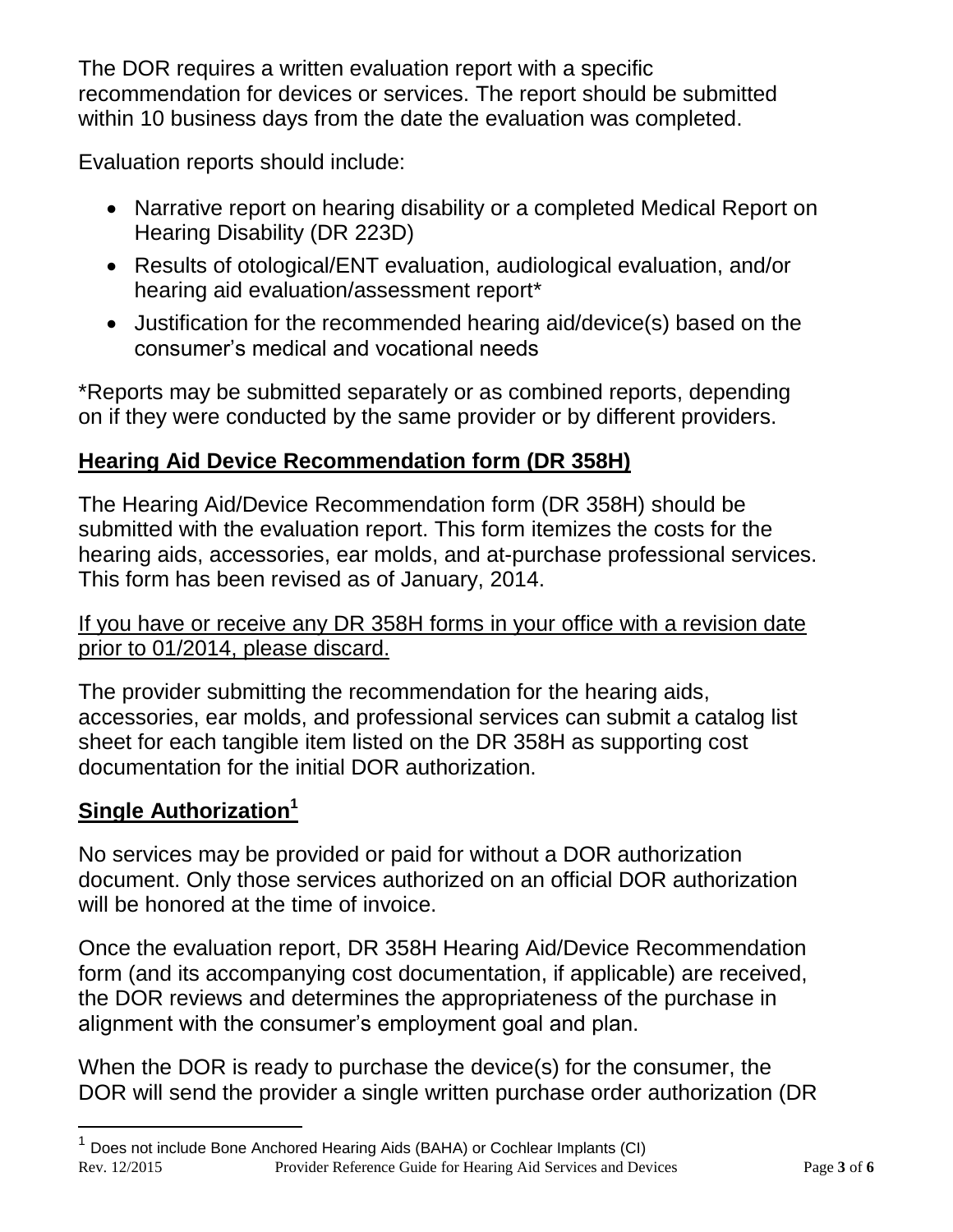297D) itemizing all services and devices based on cost documentation from the DR 358H Hearing Aid/Device Recommendation form, including the hearing aids, ear molds, accessories, and professional services. The DOR will also include a blank Medical Device/Appliance Dispensing form (DR 363) for the provider to complete at the time of dispensing.

## **Dispensing the Hearing Aid and Accessories**

At the end of the dispensing appointment, the provider scans / faxes / mails the Medical Device/Appliance Dispensing form (DR 363) to the DOR counselor. The date entered as the "Dispense Date" is the day the consumer takes possession of the hearing aid/device and marks the beginning of the 45-day trial period and the warranty period.

The consumer is legally entitled to a 45-day trial period for the hearing aid(s)<sup>2</sup>. The DOR will be in communication with the consumer and provider during this time period. Within this timeframe, if the hearing aids are not meeting the needs of the consumer or the consumer indicates dissatisfaction, please contact the DOR counselor immediately.

#### **Billing the DOR for Hearing Aids, Ear Molds, Accessories, and Professional Services**

DOR invoicing guidelines can be found online at this website: [https://www.dor.ca.gov/Home/InvoicingGuidelines](http://dor.ca.gov/Public/Invoicing-Guidelines-for-Vendors.html). Along with general information for all vendors, the website includes a link to more specific information for health care providers.

- The provider's invoice for the hearing aid(s) must include the make, model, date of purchase, and consumer's name.
- The provider can invoice for hearing aids, ear molds, accessories, and professional fees immediately following dispensing hearing aids and accessories to the consumer.
- The DOR is required to verify with the consumer that goods and services were received prior to paying the invoice.
- Providers are paid at the rates listed in this document in the section entitled "The DOR's Payment Rates."
- Attach any comparable benefits documentation and manufacturer's wholesale invoice when billing the DOR.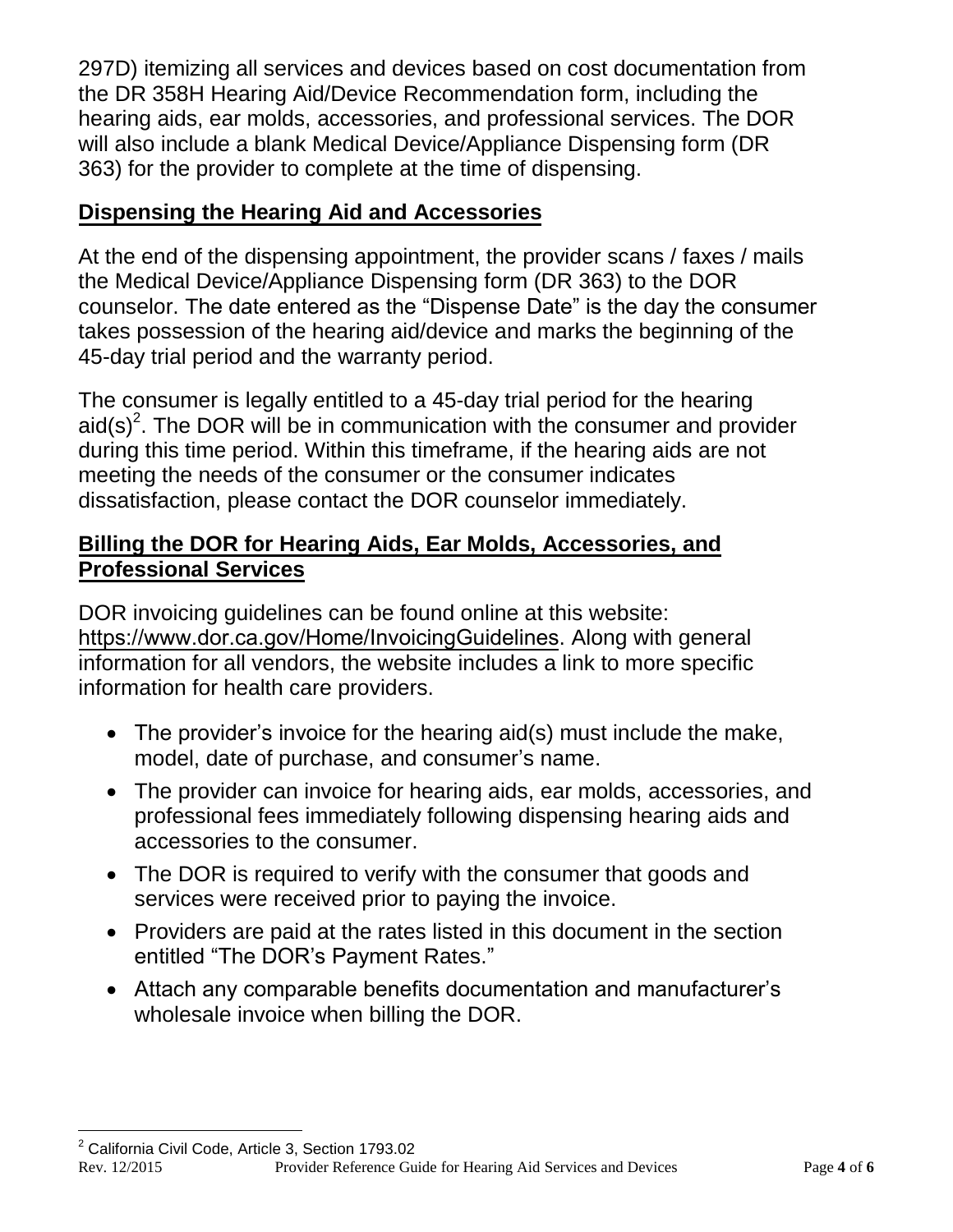# **Step-by-Step In-Depth Guide**

This section provides a description of each step in the hearing aid purchase process. See the sections above for more detailed information on policies, processes, and documentation.

| <b>Step</b>    | <b>Purchase Phase</b>                                              | <b>Action</b>                                                                                                                                                                                                                                                                                               | <b>Standard</b><br><b>Actor</b> |
|----------------|--------------------------------------------------------------------|-------------------------------------------------------------------------------------------------------------------------------------------------------------------------------------------------------------------------------------------------------------------------------------------------------------|---------------------------------|
| 1              | Pre-Purchase                                                       | Obtain prescription, recommendation, or<br>medical clearance for a hearing aid device<br>from physician.                                                                                                                                                                                                    | <b>DOR</b><br><b>Office</b>     |
| $\overline{2}$ | Pre-Purchase                                                       | Authorize audiological and hearing aid<br>evaluations.                                                                                                                                                                                                                                                      | <b>DOR</b><br><b>Office</b>     |
| 3              | Pre-Purchase                                                       | Complete an audiological report and / or<br>hearing aid evaluation report.                                                                                                                                                                                                                                  | Provider                        |
| $\overline{4}$ | <b>Hearing Aid</b><br><b>Device</b><br>Recommendation<br>(DR 358H) | Recommend a specific hearing aid device<br>and any related accessories, itemizing the<br>costs for the hearing aids, accessories, ear<br>molds, and professional services.                                                                                                                                  | Provider                        |
| 5              | <b>Billing for</b><br>evaluation                                   | Invoice the consumer's insurance if coverage<br>is available for the evaluations.                                                                                                                                                                                                                           | Provider                        |
| 6              | <b>Hearing Aid</b><br><b>Device</b><br>Recommendation<br>(DR 358H) | Submit the completed report and<br>recommendation to DOR. If the consumer<br>does not have insurance coverage for the<br>audiological and hearing aid evaluation,<br>submit the evaluation service invoice to DOR,<br>along with any denial letters received from the<br>insurance carrier (if applicable). | Provider                        |
| $\overline{7}$ | Hearing aid<br>authorization                                       | Send the provider a written purchase order for<br>the hearing aid(s), ear mold(s), accessories,<br>and professional services.                                                                                                                                                                               | <b>DOR</b><br><b>Office</b>     |
| 8              | Dispensing the<br>hearing aid                                      | Dispense the hearing aid and accessories to<br>the consumer, including any necessary fitting<br>and programming.                                                                                                                                                                                            | Provider                        |